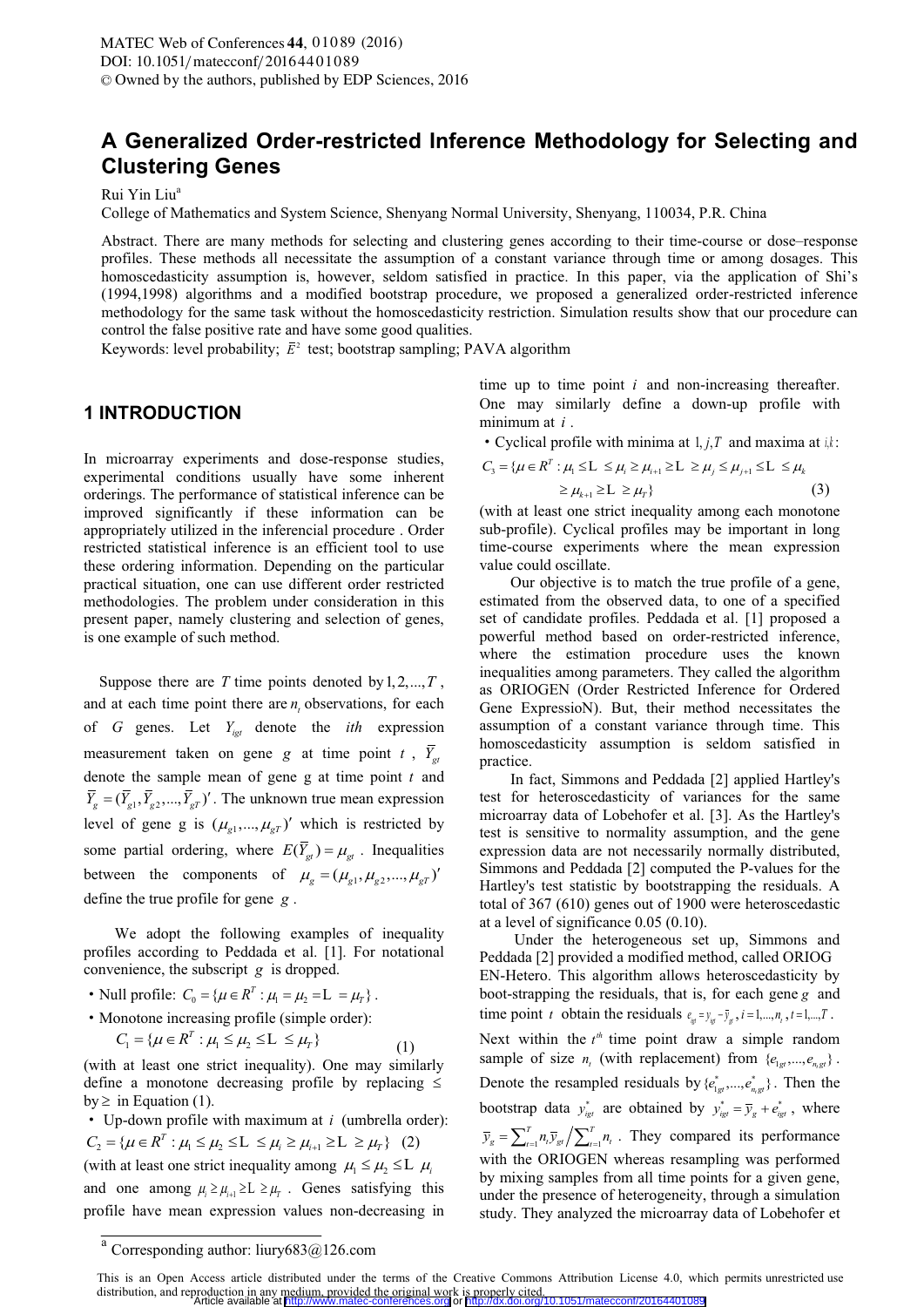al. [3] using both ORIOGEN and ORIOGEN-Hetero, and observed that 197 out of 1900 genes were statistically significant at a level of significance  $\alpha = 0.05$  using ORIOGEN, whereas 140 out of 1900 were significant by ORIOGEN-Hetero at the same level of significance, 115 being significant by both the methods.

 In this present paper, we propose an alternative methodology to select and cluster genes, also by using the idea of order-restricted inference. For a given candidate profile, we estimate the mean expression level using the pool-adjacent-violators algorithm (PAVA), first published by Ayer et al. [4], see also Robertson et al. [5]. See the appendix for a brief description of this algorithm. The best fitting profile for a given gene is then selected using the goodness-of-fit criterion and the  $\overline{E}^2$  test statistics (the likelihood ratio test statistics under unknown variance) under homoscedastic situation (see, Robertson, et al. [5]). This algorithm lead to a substantial gain of selection and clustering correction under monotone situation.

 Also we propose another method based on the algorithm proposed by Shi [6] and Shi and Jiang [7] to deal with the heteroscedastic situation where a bootstrap technology is utilized to get samples under heteroscedastic situation.

 The rest of the paper is organized as follows. In Section 2, we describe the proposed methodologies. Results from the simulation studies are presented in Section 3. In Section 4, an illustration of the proposed methodologies and a comparison with the existing methods are made using the real microarray experiment data of Lobenhofer et al. [3]. Section 5 concludes.

### **2 PROPOSED METHODOLOGY**

#### **2.1 Methodology under homoscedastic situation**

For  $t = 1, \dots, T$  and  $i = 1, \dots, n_t$ , suppose  $Y_i$  is a normally distributed random variable with unknown mean  $\mu_t$  and variance of the form  $\sigma_t^2 = a_r \sigma^2$ , where  $a_1, \dots, a_r$  be positive and known, and  $\sigma^2$  be unknown. Also assume that *Y<sub>i</sub>* 's are independent. The likelihood function is  $(2\pi\sigma^2)^{-N/2}$ 

$$
\left[\prod_{i=1}^{T} a_i^{-n_i/2} \exp\left[-\frac{1}{2\sigma^2} \sum_{i=1}^{T} a_i^{-1} \sum_{i=1}^{n_i} (y_i - \mu_i)^2\right] \text{with } N = \sum_{i=1}^{T} n_i.
$$

It is well known that the vector  $\overline{Y} = (\overline{Y}_1, ..., \overline{Y}_T)'$  is the un-restricted maximum likelihood estimator (MLE) of  $\mu = (\mu_1, ..., \mu_T)'$ , the population mean vector. Suppose, however, that it is known that  $\mu \in C$ ,  $C = \{C_i, j = 1, ..., p\}$ , a collection of candidate profiles, is defined as like in Section 1. Then one may want the estimate also satisfying that constraint, but due to sampling variability the sample means  $\bar{Y}_1, ..., \bar{Y}_T$  may not be ordered in this way. We obtain estimates satisfying this restriction by the isotonic regression  $Y^*$ . If  $Y^*$  minimizes  $\sum_{t=1}^T [\overline{Y}_t - \mu_t]^2 \frac{n_t}{a_t}$  subject to  $\mu \in C$ , we call the restricted MLE Y<sup>\*</sup> the isotonic regression of  $\overline{Y}$  with weights  $w_t = \frac{n_t}{a_t}$  $w_t = \frac{n_t}{a_t}$ . In the following we use  $\hat{\mu}_c$  representing the isotonic regression of  $\bar{Y}$  with respect to some order restriction defined in C. More specifically,  $\hat{\mu}_{C_j}$  represents the isotonic regression of  $\overline{Y}$  with respect to the order restriction  $C_i$ . For fixed  $\sigma >$ 0, the isotonic regression  $\hat{\mu}_C = (\hat{\mu}_{C_1},...,\hat{\mu}_{C_r})' \in C$  that maximizes  $L(y; \mu, \sigma)$  is the same for each  $\sigma$ . For a fixed vector  $\hat{\mu}_c$ , the  $\hat{\sigma}^2$  that maximizes  $L(y; \mu, \sigma)$  is given by

$$
\hat{\sigma}^2 = \sum_{t=1}^T a_t^{-1} \sum_{t=1}^{n_t} (y_{it} - \hat{\mu}_{C_t})^2 / N.
$$

Denoting the estimate of  $\sigma^2$  given above (with  $C = C_i$ ) by  $\hat{\sigma}_{C_i}^2$ , the likelihood ratio test (LRT) rejects  $C_0$ against  $C_j$  for small values of  $\Lambda = (\hat{\sigma}_{C_j}^2 / \hat{\sigma}_{C_0}^2)^{N/2}$ . Equivalently, the LRT rejects  $C_0$  for large values of

$$
\bar{E}_{0j}^{2} = \frac{\sum_{t=1}^{T} w_{t} (\hat{\mu}_{C_{j}t} - \hat{\mu})^{2}}{\sum_{t=1}^{T} a_{t}^{-1} \sum_{i=1}^{M} (Y_{it} - \hat{\mu})^{2}}, \text{ where } \hat{\mu} = \bar{y} = \frac{1}{N} \sum_{t=1}^{T} \sum_{i=1}^{n_{t}} y_{it}
$$

is the maximum likelihood estimate (MLE) of  $\mu_t, t = 1, \dots, T$  under  $C_0$ , and  $w_t = n_t / a_t$ . Here  $\hat{\mu}_{C_j} = (\hat{\mu}_{C_j1},...,\hat{\mu}_{C_jT})'$  is the vector of the MLEs under  $C_j$ .

### **2.2 Algorithm I**

First, let we rewrite some definitions given in Peddada et al. [1] in order to compare with their method.

 Definition 1. Two parameters in a given profile are said to be linked if the inequality between them is specified *a priori*.

 Definition 2. For a given profile, a parameter is said to be *nodal* if it is linked with every other parameter in the pro-file. For example,  $\mu_i$  is the only nodal parameter in *profi-le* (2) while there are no nodal parameters in *profile* (3).

Definition 3. Define the  $l_{\infty}$  norm of an estimated profile as the maximum difference between the estimates of two linked parameters.

Definition 4. An inequality *sub-profile C<sub>i</sub>* within a profile  $C$  is described by the inequalities between the compone-nts of the sub-vector  $\mu_i = (\mu_i, ..., \mu_i)$ , where

 $\{i_1, ..., i_s\} \subseteq \{1, ..., T\}$ .

 In view of the above definitions, Algorithm I consists of the following five steps:

 Step 1. Pre-specify a collection of *p* candidate profiles. Denote these profiles by  $C_1, ..., C_p$ .

 Example 2.1 Suppose an experiment consists of four time points at 1, 2, 3, 4 hours, and we are interested in identif-ying genes belonging to either of the following profiles:  $C_1 = {\mu_1 \le \mu_2 \le \mu_3 \ge \mu_4}$ ,  $C_2 = {\mu_1 \le \mu_2 \ge \mu_3 \ge \mu_4}$ .

For each gene  $g, g = 1, \dots, G$ , perform the following steps.

Step 2. Obtain the estimates of  $\mu_{g1},...,\mu_{gT}$  under each of the candidate profiles  $C_1, \ldots, C_p$  using the PAVA algorit-

hm (Barlow et al. [8] and Robertson et al. [5]). Example 2.1 (continued). Suppose the sample mean expr-ession levels of a gene at the four time points are 1.8890, 2.8899, 1.8755, and 0.7342, respectively.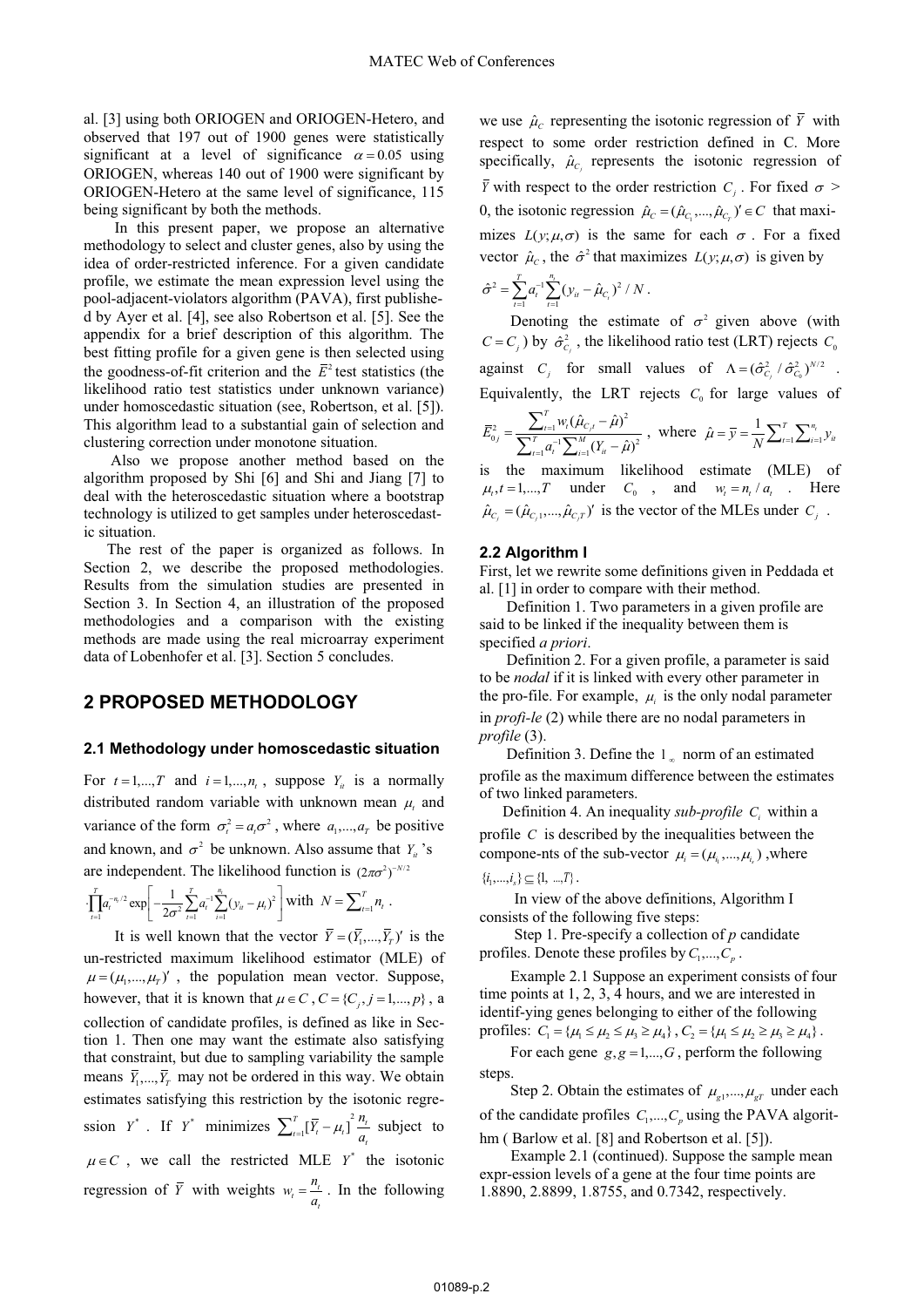*Estimation under*  $C_1$ *:* Using the PAVA algorithm, we obtain  $\hat{\mu}_1 = 1.8890$ ,  $\hat{\mu}_2 = 2.3827$ ,  $\hat{\mu}_3 = 2.3827$ , and  $\hat{\mu}_4 =$ 0.7324:

*Estimation under C<sub>2</sub>*: In this case,  $\hat{\mu}_1 = 1.8890$ ,  $\hat{\mu}_2 =$ 2.8899,  $\hat{\mu}_3 = 1.8755$ , and  $\hat{\mu}_4 = 0.7324$ .

Step 3. For each  $C_j$ ,  $j = 1, 2, \dots, p$ , compute  $\overline{e}_j^2$ , where

$$
\overline{e}_{j}^{2} = \frac{\sum_{t=1}^{T} \frac{n_{t}}{a_{t}} (\hat{\mu}_{C_{j}t} - \overline{y})^{2}}{\sum_{t=1}^{T} a_{t}^{-1} \sum_{t=1}^{n_{t}} (y_{it} - \overline{y})^{2}}. \text{ Compute max}_{j} \overline{e}_{j}^{2}.
$$

Example 2.1 (continued). Here  $\bar{e}_1^2 = 0.3530$ ,  $\bar{e}_2^2 =$ 0.4529, hence  $\max(\bar{e}_1^2, \bar{e}_2^2) = 0.4529$ .

 Step 4 (BOOTSTRAP NULL DISTRIBUTION). Let the  $y_{it}$ 's be the observations at time  $t, t = 1,..., T$ . We draw *N* bootstrap samples. Each bootstrap sample is obtained as follows. Combine the  $y_{it}$  observations from all the time points into a vector of length  $\sum_{i=1}^{T} n_i$  and draw *T* simple random samples  $y_{it}^*$  with replacement, each of size  $n_t$ . Repeat Steps 2 and 3 for each bootstrap sample  $y_t^*$ . This results in a bootstrap distribution for  $\max_j \overline{e}_j^2$ , which

is used for testing  $H_0: \mu \in C_0, H_a: \mu \in \bigcup_{j=1}^n$  $H_0: \mu \in C_0, H_a: \mu \in \dot{U}_j C_j$  (4)

Step 5. Assign gene *g* to profile  $C_r$  if  $\overline{e}_r^2 = \max_j \overline{e}_j^2 \ge z_\alpha^*$ , where  $z_\alpha^*$  is the upper  $\alpha$  th percentile of the bootstrap distribution derived in Step 4. If  $\max_{i} \overline{e}_{i}^{2} \le z_{\alpha}^{*}$  or if two Profiles are tied then do not classify *g* into any of the *p* profiles.

Step 6. Repeat Steps 2-5 with every gene.

### **2.3 Methodology under heteroscedastic situation**

The procedure described above is designed for genes with a constant variance over time or the situation where the unknown variances are in proportion. But it can not deal with situation where the unknown variances are subject to an order restriction or there are no conditions imposed on them (that is unrestricted and (possibly) unequal variances). Under this situation, we extend Peddada [1]'s method in two aspects. First, we obtain the estimates of the mean and variance using the algorithms proposed by Shi [6] and Shi and Jiang [7]. Second, we utilize a bootstrap technique to get samples under heteroscedastic situation.

#### **2.4 Algorithm II**

Step 1. Pre-specify a collection of candidate profiles. Denote these profiles by  $C_1, C_2, \ldots, C_p$ .

For each gene  $g$ ,  $g = 1, 2, \dots, G$ , perform the following steps.

Step 2. Obtain the estimates of  $\mu_{g1},...,\mu_{gT}$  and  $\sigma_{g1},...,\sigma_{gT}$ under each of the candidate profiles  $C_1, \ldots, C_p$  using Shi's algorithms [5, 6].

Step 3. For each  $C_j$ ,  $j = 1, \ldots, p$ , compute  $1_{\infty}^{g(j)}$ . Let *r* be such that  $1_{\infty}^{g(r)} = \max_{j} 1_{\infty}^{g(j)}$ .

Step 4 (bootstrap null distribution). Let the  $v_i$ 's be the o-bservations at time *t*,  $t = 1,..., T$ ,  $\overline{y}_t$  and  $s(y_t)^2$  the sample mean and the sample variance of  $y_{it}$ , respectively.

We standardize  $y_{it}$  to  $z_{it} = \frac{y_{it} - y_{it}}{s(y_t)}$  $z_{it} = \frac{\sqrt{u} + \sqrt{y}}{s(y_t)}$  $=\frac{y_u - \overline{y}_t}{\overline{y}_t}$ . Now the means and

variances are same at every time point with respect to  $z_{it}$ . We draw *N* bootstrap samples. Each bootstrap sample is obtained as follows. Combine the  $z_{it}$  observations from all the time points into a vector of length  $\sum_{t=1}^{T} n_t$  and draw *T* simple random samples  $z_i^*$  with replacement, each of size *n<sub>t</sub>*. Then we transform  $z_n^*$  to  $y_n^*$ :  $y_n^* = z_n^* s(y_t) + \overline{y}$ , where  $\bar{y}$  represents the sample mean of all observations. Repeat Steps 2 and 3 for each bootstrap sample  $y_n^*$ . This results in a bootstrap distribution for  $\max_j \frac{I^{r(j)}}{2}$ , which is used

for testing 
$$
H_0: \mu \in C_0, H_a: \mu \in \bigcup_{j=1}^{\nu} C_j
$$
 (4)

Step 5. Assign gene *g* to profile  $C_r$  if  $1_g^{g(r)} \ge z_\alpha^*$ , where  $z^*_{\alpha}$  is the upper  $\alpha$  th percentile of the bootstrap distribution derived in Step 4. If  $\bigcup_{\infty}^{\infty} z_{\alpha}^{*}$  or if two profiles are tied then do not classify *g* into any of the *p* profiles.

Step 6. Repeat Steps 2-5 for every gene.



Figure1:Profiles of the simulated genes

### **3. SIMULATION RESULTS**

We illustrate the proposed methodology, and compare the results with the results of Peddada et al. [1] and Simmons and Peddada [2], using gene expression data simulated from normal distributions. Suppose samples were harvested at 1, 2, 3, 4 hours. At each time point there are  $M = 15$ observations. For each gene, we first assume that the variance of the expression was homoscedastic over time. For each gene *g*, we carry out the test procedure (4) where the alternative hypothesis is the union of the following six profiles: monotone decreasing  $C_1$ , monotone increasing  $C_6$ , two up-down profiles with maxima at 2, 3 hours  $C_2$ ,  $C_3$ , respectively; and two down-up profiles with minima at 2, 3 hours *C4*, *C5*, respectively.

 We generate two groups of data, from the same six types of profiles in Figure 1 with common variance 0.25 and 1 respectively. For every group we simulated *50* genes from every profile in Figure 1, in all *1800* genes. Assuming that the profiles of the genes are unknown, we wanted to select and cluster them to the six types of profiles using the above methodology.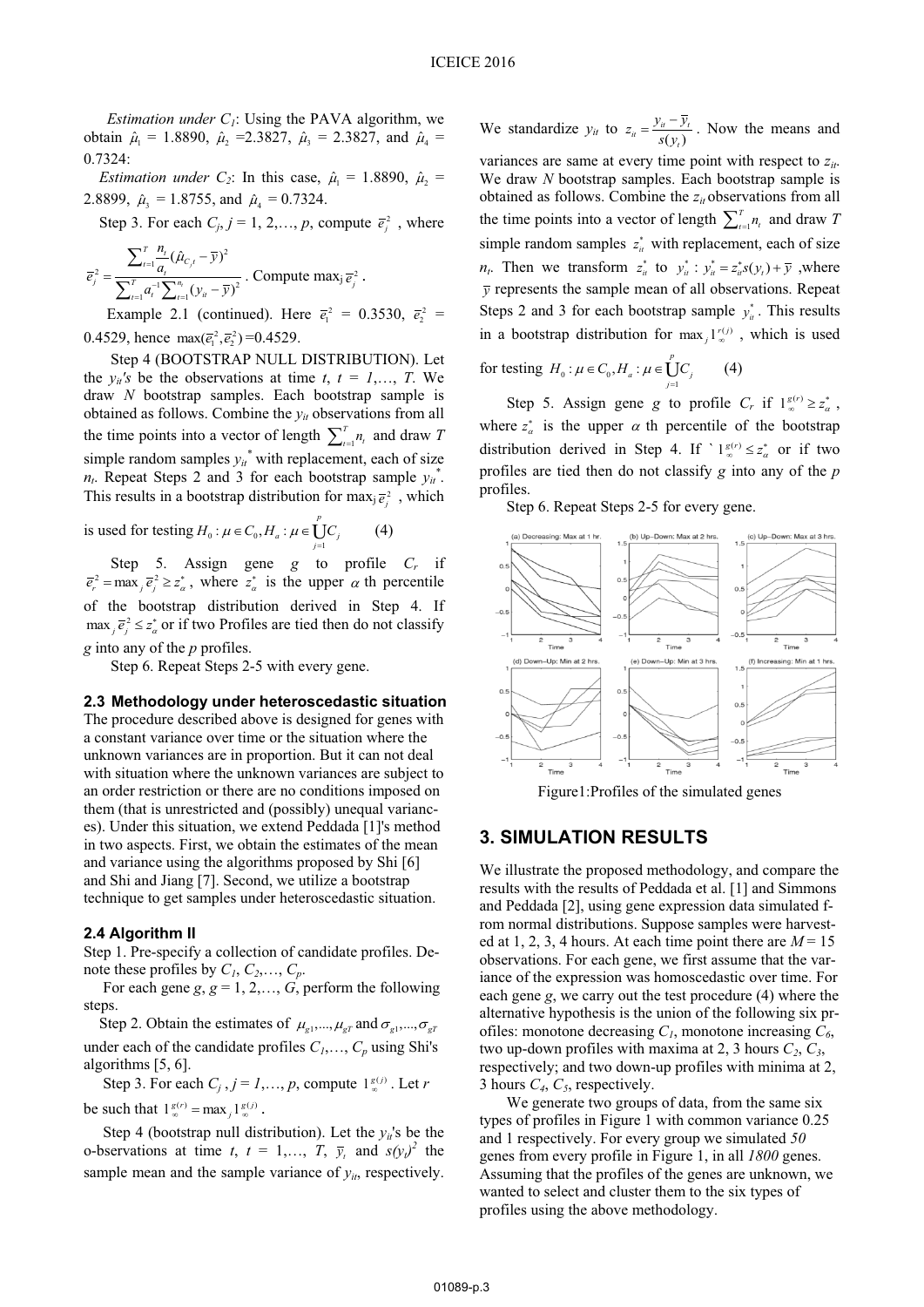|              | <b>ORIOGEN</b> |                | Algorithm I   |                | ORIOGEN-<br>Hetero |                | Algorithm II  |                |
|--------------|----------------|----------------|---------------|----------------|--------------------|----------------|---------------|----------------|
|              | Selec<br>ting  | Clust<br>ering | Selec<br>ting | Clust<br>ering | Selec<br>ting      | Clust<br>ering | Selec<br>ting | Clust<br>ering |
| a            | 197            | 125            | 300           | 165            | 17                 | $\theta$       | 13            | 0              |
| b            | 127            | 85             | 300           | 172            | 15                 | 4              | 21            | 1              |
| $\mathbf{C}$ | 91             | 58             | 299           | 173            | 16                 | 4              | 19            | 6              |
| d            | 126            | 76             | 300           | 150            | 20                 | 3              | 12            | 3              |
| e            | 189            | 102            | 300           | 153            | 17                 | 1              | 20            | 3              |
| f            | 149            | 93             | 299           | 132            | 16                 | 1              | 14            |                |

**Table 1(a).** Selection and clustering results for data set 1.

 Using Algorithm I for the two groups of data with *N*  $= 10000$ , we selected 1798 (1800) genes with the test level  $\alpha$  = 0.05, 300 (300) from genes simulated from Figure 1(a), 300 (300) from Figure 1(b), 299 (300) from Figure 1(c), 300 (300) from Figure 1(d), 300 (300) from Figure 1(e), 299 (300) from Figure 1(f), for the two variances. Of these, 165 (235) were clustered into  $C<sub>1</sub>$ , 172 (238) into *C2*, 173 (224) into *C3*, 150 (220) into *C4*, 153 (202) into  $C_5$ , 132 (180) into  $C_6$ .

 We used the same data set with ORIOGEN algorithm with  $N = 10000$  again. This time we selected 879 (1580) genes with the test level  $\alpha = 0.05, 197$  (299) from genes simulated from Figure 1(a), 127 (248) from Figure 1(b), 91 (265) from Figure 1(c), 126 (233) from Figure 1(d), 189 (299) from Figure 1(e), 149 (236) from Figure 1(f). Of these, 125 (234) were clustered into  $C_1$ , 85 (195) into *C2*, 58 (203) into *C3*, 76 (182) into *C4*, 102 (202) into  $C_5$ , 93 (156) into  $C_6$ .

**Table 1(b).** Selection and clustering results for data set 2.

|              | <b>ORIOGEN</b> |                | Algorithm I   |                | ORIOGEN-<br>Hetero |                | Algorithm II  |                  |
|--------------|----------------|----------------|---------------|----------------|--------------------|----------------|---------------|------------------|
|              | Selec<br>ting  | Clust<br>ering | Selec<br>ting | Clust<br>ering | Selec<br>ting      | Clust<br>ering | Selec<br>ting | Clust<br>ering   |
| a            | 299            | 234            | 300           | 235            | 21                 | $\theta$       | 11            | $\boldsymbol{0}$ |
| b            | 248            | 195            | 300           | 238            | 17                 | 6              | 19            | 5                |
| $\mathbf{c}$ | 265            | 203            | 300           | 224            | 10                 | 1              | 13            | 4                |
| d            | 233            | 182            | 300           | 220            | 20                 | 5              | 20            | 5                |
| e            | 299            | 202            | 300           | 202            | 16                 | 5              | 9             | 1                |
| f            | 236            | 156            | 300           | 180            | 14                 | 1              | 15            | $\theta$         |

 Using ORIOGEN-*Hetero* with *N*=10000, we selected 101 (98) genes with the test level  $\alpha$  =0.05, 17  $(21)$  from genes simulated from Figure 1(a), 15 (17) from Figure 1(b), 16 (10) from Figure 1(c), 20 (20) from Figure 1(d), 17 (16) from Figure 1(e), 16 (14) from Figure 1(f). Of these, 0 (0) were clustered into  $C<sub>1</sub>$ , 4 (6) into  $C_2$ , 4 (1) into  $C_3$ , 3(5) into  $C_4$ , 1(5) into  $C_5$ , 1(1) into *C*<sub>6</sub>. See Tables 1(a) and 1(b) for these simulation results.

Using Algorithm II with  $N = 10000$ , we selected 99 (87) genes with the test level  $\alpha$  =0.05, 13 (11) from genes simulated from Figure 1(a), 21 (19) from Figure 1(b), 19 (13) from Figure 1(c), 12 (20) from Figure 1(d), 20 (9) from Figure 1(e), 14 (15) from Figure 1(f). Of these,  $0(0)$ were clustered into  $C_1$ , 1 (5) into  $C_2$ , 6 (4) into  $C_3$ , 3 (5) into  $C_4$ , 3(1) into  $C_5$ , 1 (0) into  $C_6$ . See Tables 1(a) and 1(b) for these simulation results.

 Clearly under all the situations from the results, ORIOGEN is inferior to our Algorithm I. Also we can see that Algorithm II and ORIOGEN-Hetero is inferior to both Algorithm I and ORIOGEN. The reason is obvious, because the simulated data is from homoscedastic variance, the weights  $\omega$  in the algorithm obtaining the MLE estimate is fixed. But in Algorithm II and ORIOGEN-*Hetero*, the weight is computed with bootstrap samples in every iteration steps.

**Table2.** False positive rate of our procedure.

| $\alpha$ |          | Case 1         |                |      | Case 2       |                |                | Case 3         | Cas            |
|----------|----------|----------------|----------------|------|--------------|----------------|----------------|----------------|----------------|
|          | Sc.      | Sc.            | Sc.            | Sc.  | Sc.          | Sc.            | Sc.            | Sc.            | e 4<br>Sc.     |
|          |          | 2              | 3              | 1    | 2            | 3              | 1              | 2              | $\overline{1}$ |
| .06      | .054     | .057           | .051           | .053 | .055         | .051           | .066           | .055           | .061           |
|          | 7        | 2              | 2              | 1    | 9            | $\mathbf{0}$   | 8              | 7              | $\mathbf{0}$   |
| .05      | .046     | .041           | .043           | .046 | .049         | .043           | .056           | .051           | .052           |
|          | 9        | -1             | 9              | 6    | 7            | 9              | 5              | 3              | 3              |
| .03      | .022     | .024           | .021           | .020 | .024         | .021           | .032           | .028           | .039           |
|          | $\tau$   | $\overline{7}$ | 6              | 8    | 9            | 9              | 6              | 5              | 2              |
| .02      | .015     | .016           | .015           | .014 | .016         | .013           | .020           | .018           | .022           |
|          | 6        | 3              | 7              | 5    | 6            | 3              | $\overline{4}$ | 7              | 9              |
| .01      | .008     | .009           | .007           | .007 | .008         | .006           | .011           | .009           | .013           |
|          | 7        | $\Omega$       | 5              | 3    | $\mathbf{1}$ | 5              | 8              | $\overline{4}$ | 1              |
| .00      | .006     | .007           | .006           | .006 | .007         | .006           | .010           | .008           | .018           |
| 9        | 9        | $\Omega$       | $\overline{4}$ | 8    | 5            | 6              | 3              | 5              | 5              |
| .00      | .004     | .004           | .004           | .004 | .004         | .004           | .007           | .005           | .005           |
| 6        | 6        | 4              | 7              | 1    | 9            | $\overline{4}$ | 6              | 6              | 6              |
| .00      | .002     | .002           | .002           | .002 | .002         | .002           | .003           | .002           | .003           |
| 3        | $\Omega$ | $\overline{c}$ | 4              | 4    | 5            | $\theta$       | 3              | 9              | 1              |

 Also we generated 2000 genes from a profile with the common mean 0 across all the time points for both groups. We note that using Algorithm I and ORIOGEN with the test level  $\alpha$  =0.05, we selected 94 and 104 genes, respectively, from the 1840 genes of the first group, 102 and 114 genes of the other group. Obviously, ORIOGEN resulted in more false positives.

 We also investigated the false positive rate of our procedures. To generate unpatterned null data, we created 60 observations from four standard normal populations, each with 15 observations. Our simulations suggest that our methodology provides fairly accurate type I error rates.

 Table 2 reports the false positive rates. We explored four cases. For both the Case 1 and Case 2, the null hypo thesis is,  $H_0$ :  $\mu_1 = L = \mu_4$ , the alternative  $H_c$  is taken as the following scenarios respectively. Scenario 1:  $\mu_1 \leq \mu_2 \leq \mu_3 \geq \mu_4$ or  $\mu_1 \leq \mu_2 \geq \mu_3 \geq \mu_4$ ; Scenario 2:  $\mu_1 \leq \mu_2 \leq \mu_3 \leq \mu_4$  or  $\mu_1 \leq \mu_2 \leq \mu_3 \geq \mu_4$ ; Scenario 3:  $\mu_1 \leq \mu_2 \leq \mu_3 \leq \mu_4$  or  $\mu_1 \leq \mu_2 \leq \mu_3 \geq \mu_4$  or  $\mu_1 \leq \mu_2 \geq \mu_3 \geq \mu_4$ .

 We assume the variances are equal in Case 1, that is  $\sigma_1^2 = L = \sigma_4^2 A \sigma^2$ , and the data in simulation are from  $N_4(0, I_4)$ . In Case 2 the variances are in proportion  $(\sigma_1^2, ..., \sigma_4^2)$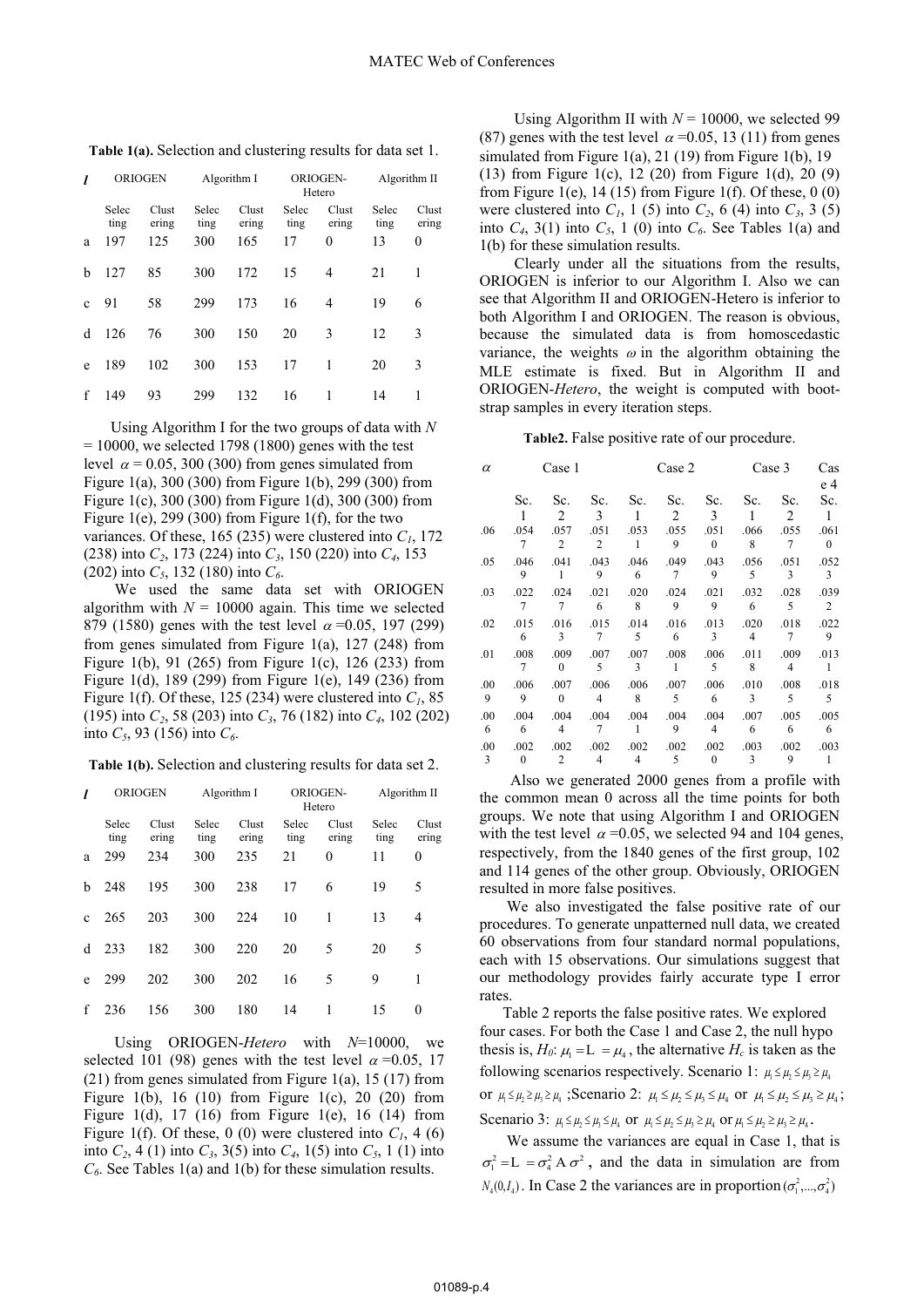$=(a_1,...,a_2)\sigma^2$ , the data in simulation are from *N*(0, diag(1, 3.24, 4, 2.25)). In Case 3, the variances are subject to some order restriction. In Scenario 1 the null hypothesis  $H_0: \mu_1 = \mathbb{L} = \mu_A, \sigma_1 = \mathbb{L} = \sigma_A$ , the alternative  $H_a: \mu_1 \leq \mu_2 \leq \mu_3 \geq \mu_A$ ,  $\sigma_1 \geq \sigma_2 \geq \sigma_3 \leq \sigma_4$  or  $\mu_1 \leq \mu_2 \geq \mu_3 \geq \mu_4, \sigma_1 \geq \sigma_2 \leq \sigma_3 \leq \sigma_4$ . In Scenario 2 we assume the variances are subject to a simple order  $\sigma_1 \geq \sigma_2 \geq \sigma_3 \leq \sigma_4$  whatever be the null or alternative hypo theses. For this case, we discussed  $H_0$ :  $\mu_1 = \mu_2 = \mu_3 = \mu_4$  vs. *H<sub>a</sub>*:  $\mu_1 \leq \mu_2 \geq \mu_3 \geq \mu_4$  or  $\mu_1 \leq \mu_2 \leq \mu_3 \geq \mu_4$ . In Case 4, we have no idea of the variances. Here the null hypothesis  $H_0$  is  $\mu_1 = \mu_2 = \mu_3 = \mu_4$ , the alternative  $H_a$ :  $\mu_1 \le \mu_2 \ge \mu_3 \ge \mu_4$  or  $\mu_1 \leq \mu_2 \leq \mu_3 \geq \mu_4$ .

**Table 3.** False positive rate of Peddada's method.

|  | $\alpha$ .06 .05 .03 .02 .01 .009 .006 .003 |  |  |  |
|--|---------------------------------------------|--|--|--|
|  | Sc. 060 .052 .026 .020 .010 .008 .005 .003  |  |  |  |
|  | 1 8 1 1 3 6 2 0 4                           |  |  |  |
|  | Sc. 062 .053 .031 .017 .009 .008 .007 .002  |  |  |  |
|  | 2 4 6 4 7 7 4 7 0                           |  |  |  |
|  | Sc. 060 053 032 0.08 0.09 0.08 0.05 0.03    |  |  |  |
|  | 3 1 0 6 9 3 8 2 0                           |  |  |  |
|  |                                             |  |  |  |

 In contrast, we also investigated the false positive rate of the ORIOGEN method using bootstrap sampling under a constant variance through time. Only a small portion of the results are presented in Table 3, for the sake of brevity. Here the null hypothesis for all the cases is  $H<sub>0</sub>$ :  $\mu_1 = \mu_2 = \mu_3 = \mu_4$ , the alternative  $H_a$  is also taken as Scenarios 1, 2, and 3, respectively. It is necessary to point out that ORIOGEN based on bootstrap sampling is very sensitive to the observations themselves and the number of observations.

#### **Table 4.** False positive rates of Algorithm II and the ORIOGEN-Hetero method with 6 time points.

|   | Pattern $(i=1,\ldots,6)$ |                                                               | Algorith<br>$m$ II | <b>ORIOGE</b><br>N-Hetero |
|---|--------------------------|---------------------------------------------------------------|--------------------|---------------------------|
|   | 1 $\mu_i = 0$            | $\sigma_i^2 = 16$                                             | 0.033              | 0.034                     |
|   | 2 $\mu_i = 0$            | $\sigma_i^2 = i^2$                                            | 0.037              | 0.044                     |
|   | 3 $\mu_i = 0$            | $\sigma_i^2 = i^3$                                            | 0.040              | 0.032                     |
|   | 4 $\mu_i = i$            | $\sigma_i^2 = 16$                                             | 0.289              | 0.330                     |
|   | 5 $\mu_i = i$            | $\sigma_i^2 = i^2$                                            | 0.717              | 0.740                     |
| 6 | $\mu_i = i$              | $\sigma_i^2 = i^3$                                            | 0.291              | 0.307                     |
| 7 |                          | $\mu_i = 0, i = 1, 2, 4$ $\sigma_i^2 = 16, i = 1, 2, 4$ 0.605 |                    | 0.602                     |
|   | $5, 6, \mu_{2} = 3$      | $5, 6, \sigma_3^2 = 9$                                        |                    |                           |

 We also carry out a simulation study based on 10,000 bootstrap samples and 1000 genes, at a significance level of 0.05. We compare the performances of false positive rates of the proposed method under heteroscedastic model in our paper (Algorithm II) and the ORIOGEN-Hetero algorithm of Simmons and Peddada [2]. The results are given in Table 4.

## **4. ANALYSIS OF REAL DATA USING DIFFERENT MRTHODOLOGIES**

We consider the microarray experiment data set of Lobenhofer et al. [2] for illustration and comparison of different methodologies.

 First we use Algorithm I and ORIOGEN to deal with the data assuming the homoscedasticity. At the significance level 0.005, we selected 223 out of 1900 genes using Alg-orithm I. From the selected genes, we obtained 15 genes belonging to the profile 1, 51 genes belonging to profile 2. Compared to Peddada et al. [1], there they selected 197 out of 1900 genes using ORIOGEN, there are 161 common genes. Because Algorithm I is sensitive to monotonic situation, and both 1 and 2 profile are monotonic, so Algorithm I selected 26 more genes than ORIGEN. This result tallies with the simulation.

 Under heteroscedastic situation, we selected 132 genes using Algorithm II. Compared to ORIOGEN-Hetero, there are 108 genes in common. In ORIOGEN-Hetero the bootstrap sampling is restricted to one time point' residual, that is, we resample from only 8 observations at every time point *t* respectively. But in Algorithm II, we resample from all the observations at all the time points, that is 48 observations. There are 123 common genes between Algorithm I and ORIOGEN-Hetero. Between ORIOGEN and Algorithm II, there are 108 genes in common.

## **5. DISCUSSION**

In this article, our research is mainly focused on two aspects of the selection and clustering algorithm. The first relates to the test method. Here we use an accurate test (i.e., LRT) to judge whether a gene should be rejected or accepted.

 The second emphasis in our research is to explore the bootstrap sampling under heteroscedastic situation. We obtain samples from the standardized observations, and

then take a transform to revert the samples so that they are from the null hypothesis. The simulation results show that this technique works well, and even works better than the ORIOGEN-Hetero algorithm of Simmons and Peddada [2].

 Because this article focuses on the method for selection and clustering, we have not concentrated much on the analysis of the data. It should be pointed out, however, that our methodology enjoys several desirable properties. For example, the estimated mean expression levels in all cases, subject to an inequality profile, are MLEs.

 In studies where experimental conditions have an inherent ordering, making use of ordering information can improve inference. In microarray experiments, the ability to exploit ordering information may be especially valuable as the genes whose expression levels change in concert through time may be components of the same cellular process or may share regulatory elements. Peddada et al. [1] have recognized the importance of time-course information and developed procedures based